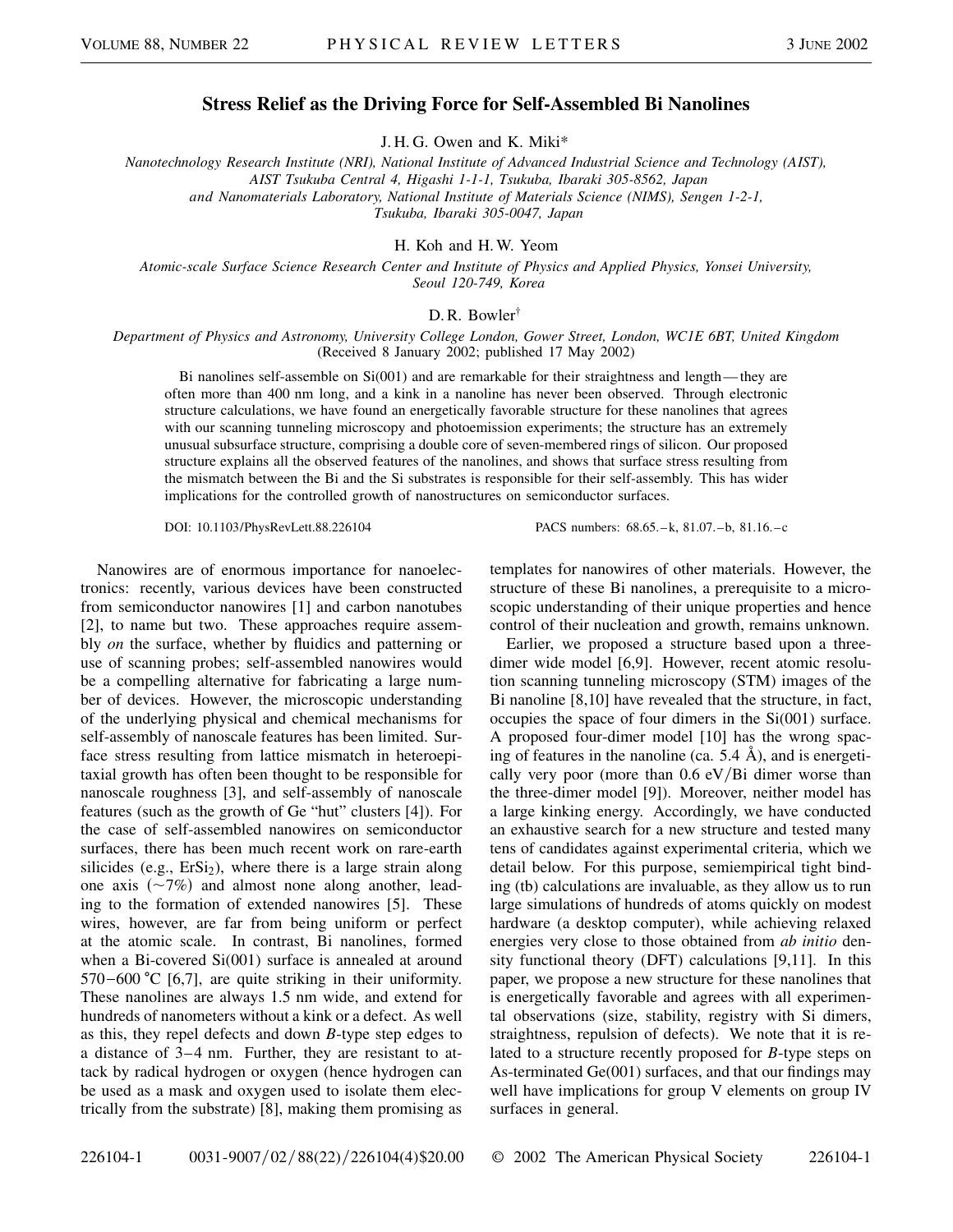The Si(001) substrate was cleaned using a standard process [12] before being transferred into vacuum. The Si surface was prepared by flashing repeatedly to  $1100 \degree C$  for a few seconds, until there was only a small pressure rise. The clean surface was checked with STM before Bi deposition began. Bi was evaporated from an effusion cell, a typical dose being Bi at  $470\degree C$  for 10 min. STM images were taken at the deposition temperature between  $570-600 \degree C$ , and at room temperature, using a JEOL 4500 XT UHV STM. The high-resolution Bi 5*d* core-level photoemission spectra, taken at 65 eV photon energy, were measured on the new high-resolution vacuum ultraviolet beam line BL-1C at Photon Factory, KEK, Japan. The overall energy resolution was better than 100 meV. The relative stabilities of the proposed structures were calculated using two electronic structure techniques: for a swift search of possible motifs, tight binding; for accurate energies and structures, DFT. The tight binding calculations were performed with a linear scaling code using a parametrization which has been previously validated for Bi-Si interactions [9]; this allowed the large unit cells necessary to model the long range strain effects seen in our STM data. The DFT calculations were performed using the VASP code [13], using ultrasoft pseudopotentials, a plane wave cutoff of 150 eV (sufficient for energy difference convergence) and a Monkhurst-Pack **k**-point mesh with  $4 \times 4 \times 1$  points. The unit cell used had ten layers of Si, with 16 atoms in each layer [forming a single dimer row with the  $p(2 \times 2)$  reconstruction] with the bottom two layers constrained to remain fixed and dangling bonds terminated in hydrogen. When comparing energies with different amounts of Bi, we use unit cells of the same surface area, and compare the excess surface energy plus bismuth adsorption energy per Bi dimer [9].

The Bi nanolines have several notable and unusual features. Two features are their straightness and perfection. Hundreds of lines have been observed, without a kink being seen, and defects are extremely rare (their straightness can be seen in Fig. 1 and also in previous work [6,7]). This would suggest that the nanoline has a large kinking energy. Another feature is the "defect exclusion zone" (DEZ). Low concentrations of Bi embedded in the top layer of Si(001) cause compressive surface stress, and ordered trenches of missing dimer defects form every 8–12 dimers to relieve the stress. Despite being highly mobile at high temperatures, these defects do not come within 3–4 nm of the nanolines—the DEZ. Since the strain field of a missing dimer defect is tensile, the repulsive interaction between the defect and the nanolines suggests that the nanoline strain field should also be tensile, and hence is also a source of stress relief for the embedded Bi. It is likely therefore that the stress induced by the Bi in the top layer of the Si is the driving force for the formation of this unusual structure. Having formed, the nanolines remain after epitaxial islands of Bi have evaporated, indicating increased stability (RHEED experiments found the difference in desorption barrier to be 0.25 eV [6]). How-



FIG. 1. A 65 nm  $\times$  65 nm STM image of the Si(001) surface taken at  $590 \degree C$ , showing three Bi nanolines. The black streaks on the surface are rapidly moving defects. Around each nanoline, there is an area free of defects marked by the arrows as "DEZ" (defect exclusion zone). At this sample bias, the nanolines appear dark; at higher biases, the nanoline is bright relative to the silicon.

ever, the local structure of the Bi in the nanoline appears to be in a simple dimerized form, in the top surface layer. Recent high resolution STM images, such as in Fig. 2(a), and previous work [8,10] show that the nanolines are four dimers or 15.4 Å wide. The bright dimerlike features making up the nanoline lie between the underlying Si dimers, in line with the Si dimer rows. As marked, the spacing between the nanoline features is 6.3 Å. Photoemission spectroscopy (PES) experiments find that the Bi 5*d* core-level spectra of the Bi nanowire is essentially identical to the spectra of the  $(2 \times n)$  phase composed of Bi ad-dimers, with a single well defined spin-orbit doublet. This strongly suggests that the local chemical state and registry of Bi adsorbates for both phases are the same, i.e., that the Bi is in the form of dimers in the top layer of the structure. X-ray photoelectron diffraction (XPD) experiments [14] confirm the presence of Bi dimers parallel to the Si dimers and find the spacing between them to be  $\sim$  6.3 Å. Hence, the observed properties of the Bi nanoline must result not from a novel Bi structure, such as a square of Bi atoms, but from an unusual Si substructure, stabilized by the presence of Bi.

A simple model for the line, with two adjacent Bi ad-dimers sitting on top of the dimer row, as shown in Fig. 3(a), reproduces most of the aspects of the detailed STM data, and is consistent with the PES and XPD data. However, this structure is  $0.53 \text{ eV/Bi}$  dimer less stable than the  $(2 \times n)$  phase, and has no energetic reason to grow long and straight; nor, indeed, is there any reason for the two ad-dimers to remain adjacent. However,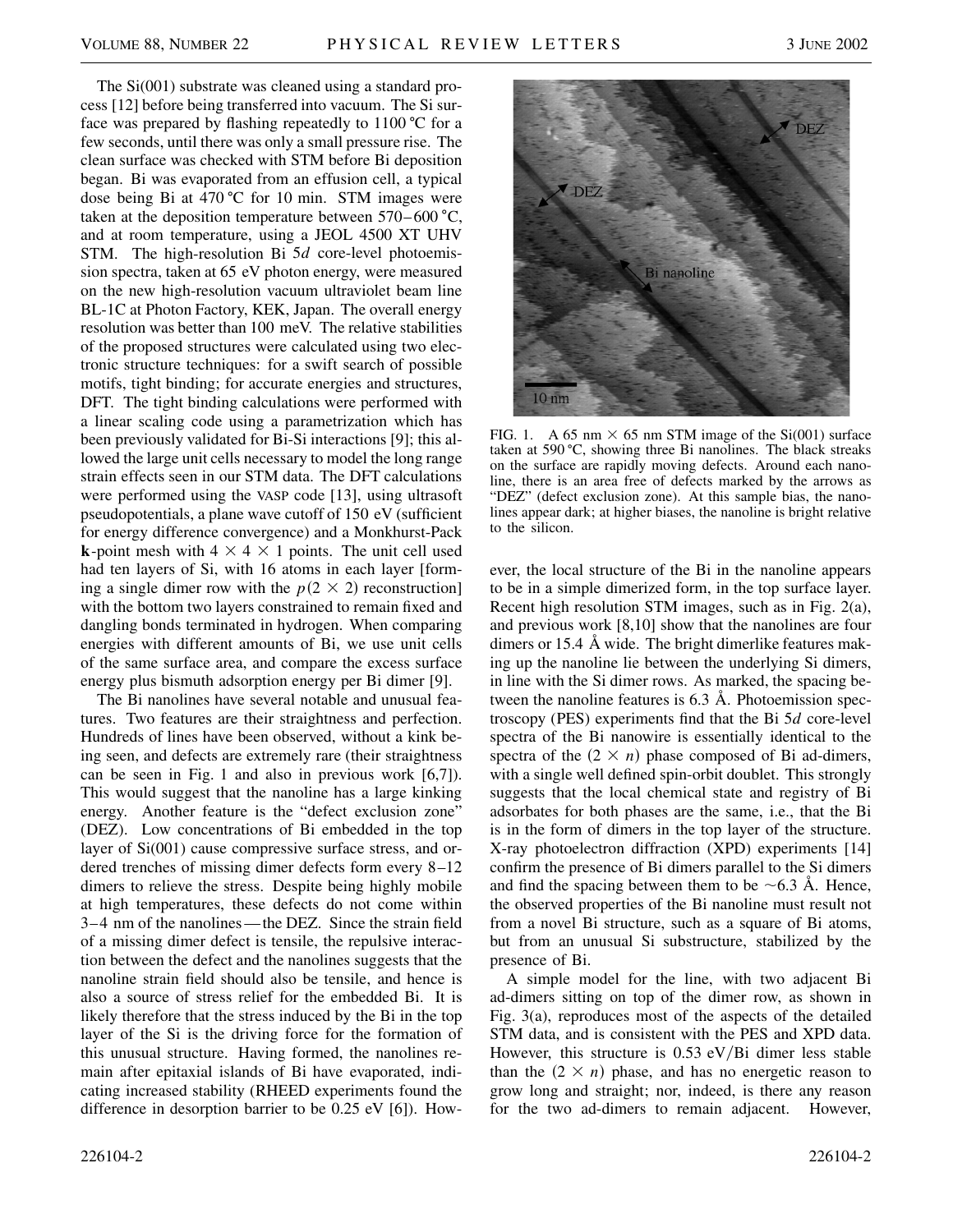

FIG. 2. (a) A Bi nanoline (on a H-terminated surface). The feature spacing within the nanoline is 6.3 Å. (H-termination of the background Si dimers makes them easier to resolve, so that the registry of the line relative to the surface can be confirmed.) (b) The side view of our proposed structure has been matched up to the STM cross section. Dotted lines mark the peak positions, showing that the model and the STM match extremely well.

our proposed structure may be reached from this simple structure by rearrangement of only a few atoms, illustrated in Fig. 3. A two-dimer wide core (equivalent to half of our proposed structure) can be formed by rotation of the 2nd/3rd layer atoms, so that they lie on the same level. The resulting structure is quite similar to that proposed for the structure of As-Ge double-height *B*-type steps [15]. The energy of this structure is lower than the simple ad-dimer model, but the strain field of the core is compressive, the wrong sign for stress relief, and two such cores close together, necessary to form a four-dimer unit, as shown in Fig. 3(b), repel each other. Removal of four central atoms and rebonding of 1st- and 4th-layer Si atoms makes the overall strain field tensile, while keeping all bonds saturated. This gives our proposed structure, shown in Fig. 3(c).

Our proposed structure is energetically very favorable and gives good agreement with all aspects of our experimental findings. In DFT calculations, the energy/Bi dimer is  $-10.9$  eV/Bi dimer, 0.25 eV/Bi dimer lower than the high coverage  $Bi-(2 \times n)$  phase. This energy difference agrees very well with the difference in stability as measured by RHEED. A cross section of the nanoline matched up with the ball-and-stick model is shown in Fig. 2(b). The position of the peaks of the Bi dimers line up perfectly with the STM profile. The spacing found from our calculations  $(6.25 \text{ Å})$  and the direction of the Bi dimers (parallel to Si dimers) agree extremely well with photoemission spectroscopy and with XPD results [14]. Since most of our candidate structures contain two Bi dimers in a four-dimer unit cell, as strongly suggested by STM, XPD, and PES data, the chemical potential diagram, shown in Fig. 4, is mostly composed of parallel lines. One excep-



FIG. 3. Candidate Bi nanoline structures. (a) A simple ad-dimer structure is shown. The atoms marked "*D*" are the original Si dimer atoms. Rotation of the 2nd/3rd layer atoms (marked A) beneath the Bi dimers, produces the second structure (b), with two cores of five- and seven-membered rings of Si. This structure is under compressive stress, which may be relieved by the removal of the central four 2nd/3rd layer atoms (marked *B*) and rebonding, resulting in our proposed structure (c). Our proposed structure has an energy  $0.25 \text{ eV/dimer}$  better than the high coverage Bi- $(2 \times n)$  surface.

tion is the line for the high coverage Bi- $(2 \times n)$  phase, which crosses the line for our proposed structure around  $-10.5$  eV. However, these data are not reliable in this region, as at this potential, the compact islands are breaking up into isolated ad-dimers.

In conclusion, we have conducted an exhaustive search for a stable structure for the Bi nanoline, which satisfied all our constraints. The majority of our candidate structures contained two Bi dimers per unit cell, as is strongly suggested by the STM and PES data, but some structures involving squares of Bi atoms were also investigated. Unsuccessful candidates were rejected for a variety of reasons: energetically poor, the wrong appearance in STM, low kinking energy, or the lack of a significant strain field. These will be discussed in more detail in a future paper [11]. Not only is our proposed structure much more stable (ca.  $0.5 \text{ eV/Bi dimer}$ ) than any other we have calculated and is more stable than the high coverage Bi- $(2 \times n)$